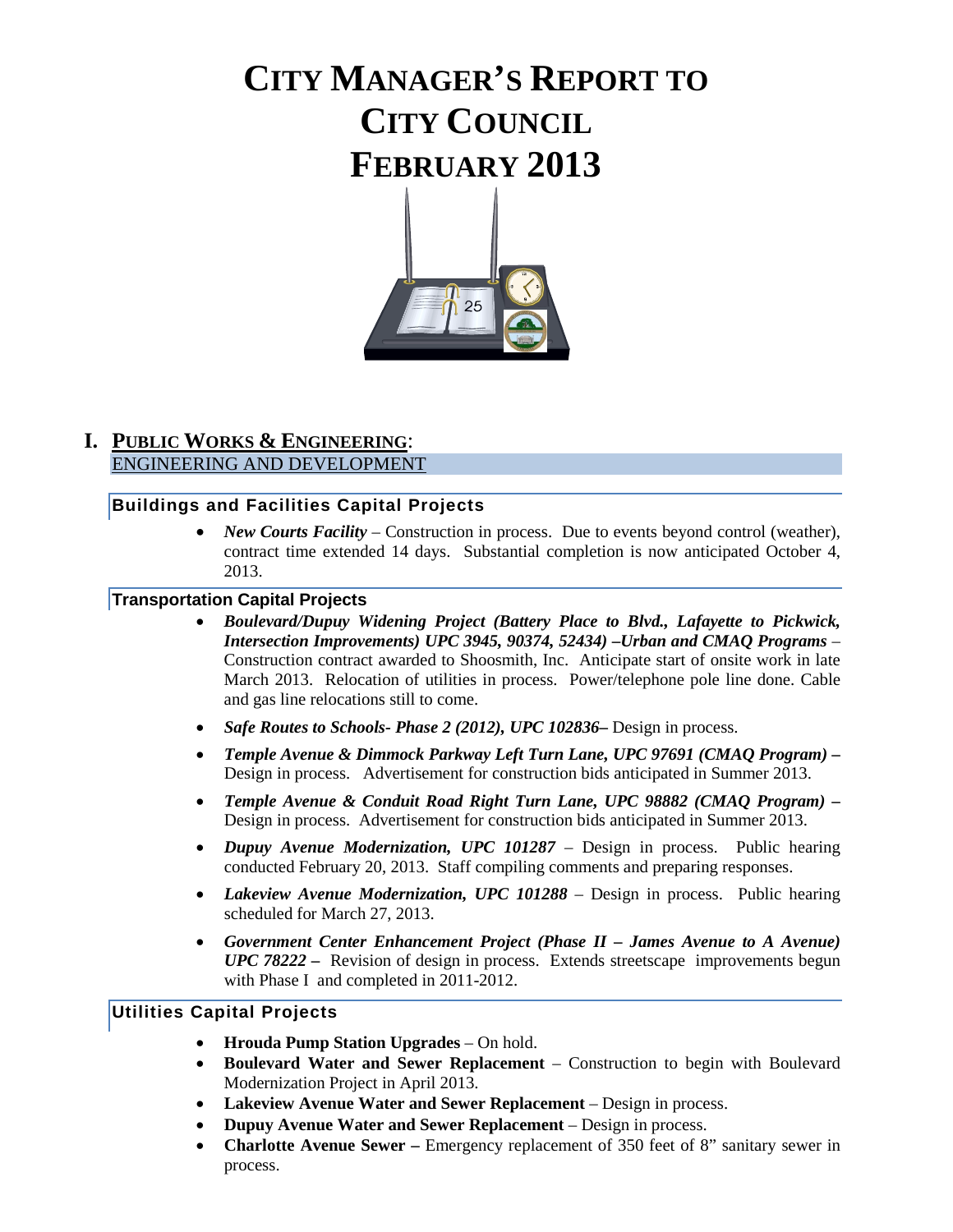# **I. PUBLIC WORKS & ENGINEERING** (CONTINUED):

### **Plan Reviews**

• Received and reviewed five (5) plan submittals.

### **Right-of-Way Permits**

• Issued six (6) permits and closed out six (6) permits.

### **OPERATIONS AND MAINTENANCE**

### **Traffic Operations**

- Replaced/maintained signals, signs, markings and street lighting 58 locations.
- Performed preventative maintenance 4 locations.

### **Vegetation**

- Removed litter from (22) locations, and responded to (02) litter miscellaneous/dead animal requests.
- Assisted Traffic Engineering Division removing broken traffic lights from Boulevard that was caused by an accident.
- Removed trees and limbs down in street at (08) locations from storm and removed (01) tree from street after storm.
- Placed gravel in sinkholes at (02) locations, alleys at (05) locations, driveway at (01) location, shoulder of road at (02) locations and around an island at (01) location.

# **Recycling Center**

• 144 citizens used the Recycling Center to dispose of Category 1 Materials, brush, metal products and other recyclable materials.

### **Storm Water and Drainage**

- Cleaned (28) catch basins, (11) drainage ditches, (09) drainage pipe, (01 Curb and Gutters and responded to (01) miscellaneous drainage request.
- Sweeper collected (148) cubic yards of debris from (102) locations.
- City's crew collected leaves after season 13 cubic yards from (05) locations.

### **Transportation**

- Placed Asphalt in (28) potholes, (16) utility cuts, (06) low pavement and (03) washed out areas.
- Graded entrance to Animal Shelter and Bruce Avenue.
- Street Division worked snow detail on February  $16<sup>th</sup>$  and  $17<sup>th</sup>$ .

# **Wastewater Utility**

- Responded to (20) sewer backups, flushed (07) main line, flushed drains at the animal shelter, repaired (06) laterals, installed (08) cleanout, repaired (02) main lines and responded to (03) sewer miscellaneous requests.
- Placed topsoil around cleanout at (01) location.
- Camera sewer main line at (08) locations.
- Lowered a cleanout at (01) location.
- Removed debris from pumps, repaired a 2" PVC pipe on sump pump at Main Pump Station.
- Acknowledge alarms after hours at Dunlop Farms Pump Station.
- Replaced rechargeable batteries in the sousaphone and washed down grease in wet well removed with flusher at Conjurers Neck Pump Station.
- City Contractor repair sewer line on Charlotte Avenue.
- Continue monitoring all pump stations and methane pump daily*.*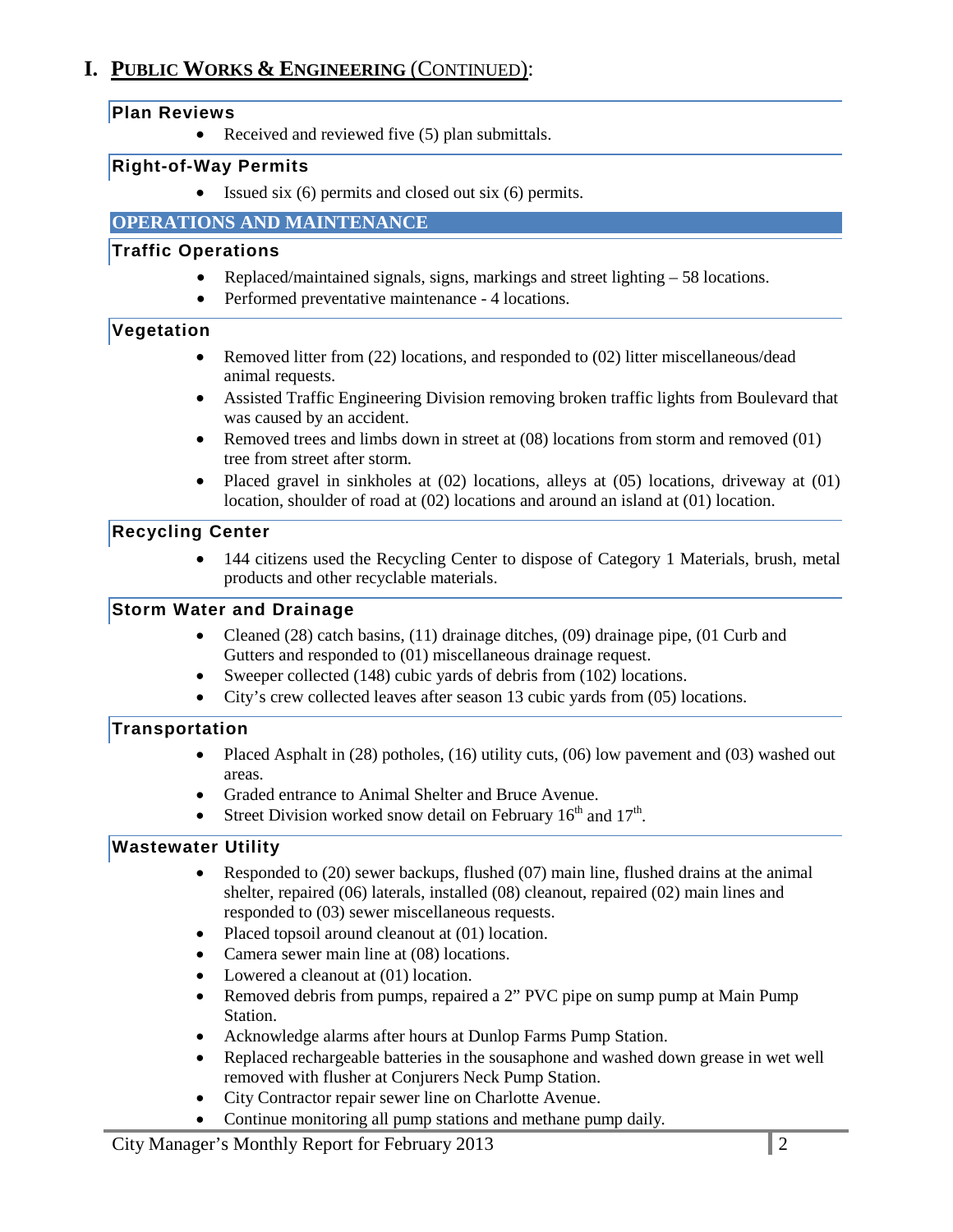# **I. PUBLIC WORKS & ENGINEERING** (CONTINUED):

# **Water Utility**

- Replaced  $(21)$  meters, set  $(02)$  new meters replaced  $(01)$  box, aligned  $(01)$  meter box meter top at (01) location and raised (01) box to grade.
- Cleaned (17) meter boxes, turned water off for leak on house side at (01) location and responded to (02) water miscellaneous requests.
- Repaired (03) service lines, installed (03) pigtails, performed (01) pressure test, replaced (01) raiser, and replaced (07) setters.
- Replaced two 2" valves at 901 Meridian Avenue.
- Repaired a 3' meter in place at 403 East Roslyn Road.
- Pulled meter at (02) locations for Utility Billing.
- Backflow/Cross Connection Technician conducted (57) surveys, (10) completed, (47) incomplete and assisted with locating underground utilities performing (37) hours.
- Collected weekly routine water samples, performed THM's, HAA's sent these to Appomattox River Water Authority's (ARWA) for testing.
- Miss Utility locating required (158) man-hours.

# **II. PLANNING & COMMUNITY DEVELOPMENT:**

|    | <b>Fence Permits</b>                                                                                                                                                                                                                                                                                                                                                                                                                                  | Month | $\mathcal{D}_{\mathcal{L}}$ |
|----|-------------------------------------------------------------------------------------------------------------------------------------------------------------------------------------------------------------------------------------------------------------------------------------------------------------------------------------------------------------------------------------------------------------------------------------------------------|-------|-----------------------------|
|    | 2. New Sign Permits<br>• Dick's Sporting Goods – 324 Southpark Circle<br>• Yousef Abuallia – 1115 Boulevard<br>• State Farm $-$ Lin Lane $-$ 1906 Boulevard                                                                                                                                                                                                                                                                                           | 3     | 10                          |
| 3. | Neighborhood Revitalization-<br>2012 Emergency Home Repair Rehabilitation funding<br><b>Repairs Completed</b><br>520 Colonial Avenue – new roof and ceiling repairs $-$ \$6,240<br>122 Cameron Avenue – patch and paint roof, new furnace – \$8,530<br>$\bullet$<br>202 Lafayette Avenue – new roof and electrical - \$7,080<br>2102 Snead Avenue – new roof, and repair porch, bathroom floor - \$7,155<br>159 Piedmont Avenue – new roof, - \$9,905 | #6    | \$46,040                    |

• 112 Lafayette Avenue – new roof  $- $7,130$ 

#### **2012 Applications being Processed #0**

#### **The 2012-2013 Colonial Heights Home Repair Program is complete. Applications for the 2013- 2014 program will be available in June 2013.**

#### 4. **Zoning Property Maintenance**

| $\overline{ }$<br><b>Property Maintenance</b> |              |     | <b>Zoning</b>              |              |     |
|-----------------------------------------------|--------------|-----|----------------------------|--------------|-----|
|                                               | <b>Month</b> | YTD |                            | <b>Month</b> | YTD |
| <b>Total Inspections</b>                      | 8            | 12  | <b>Total Inspections</b>   |              | 18  |
| Violations                                    | 6            | 10  | <b>Violations</b>          |              | 16  |
| Violations Resolved                           |              | 6   | <b>Violations Resolved</b> |              | 11  |
| <b>House # Violations</b>                     |              |     | <b>Tall Grass</b>          |              |     |
|                                               | Month        | YTD |                            | <b>Month</b> | YTD |
| <b>Total Inspections</b>                      | 16           | 16  | <b>Total Inspections</b>   |              |     |
| Violations                                    | 0            |     | <b>Violations</b>          |              |     |
| <b>Violations Resolved</b>                    |              |     | <b>Violations Resolved</b> |              |     |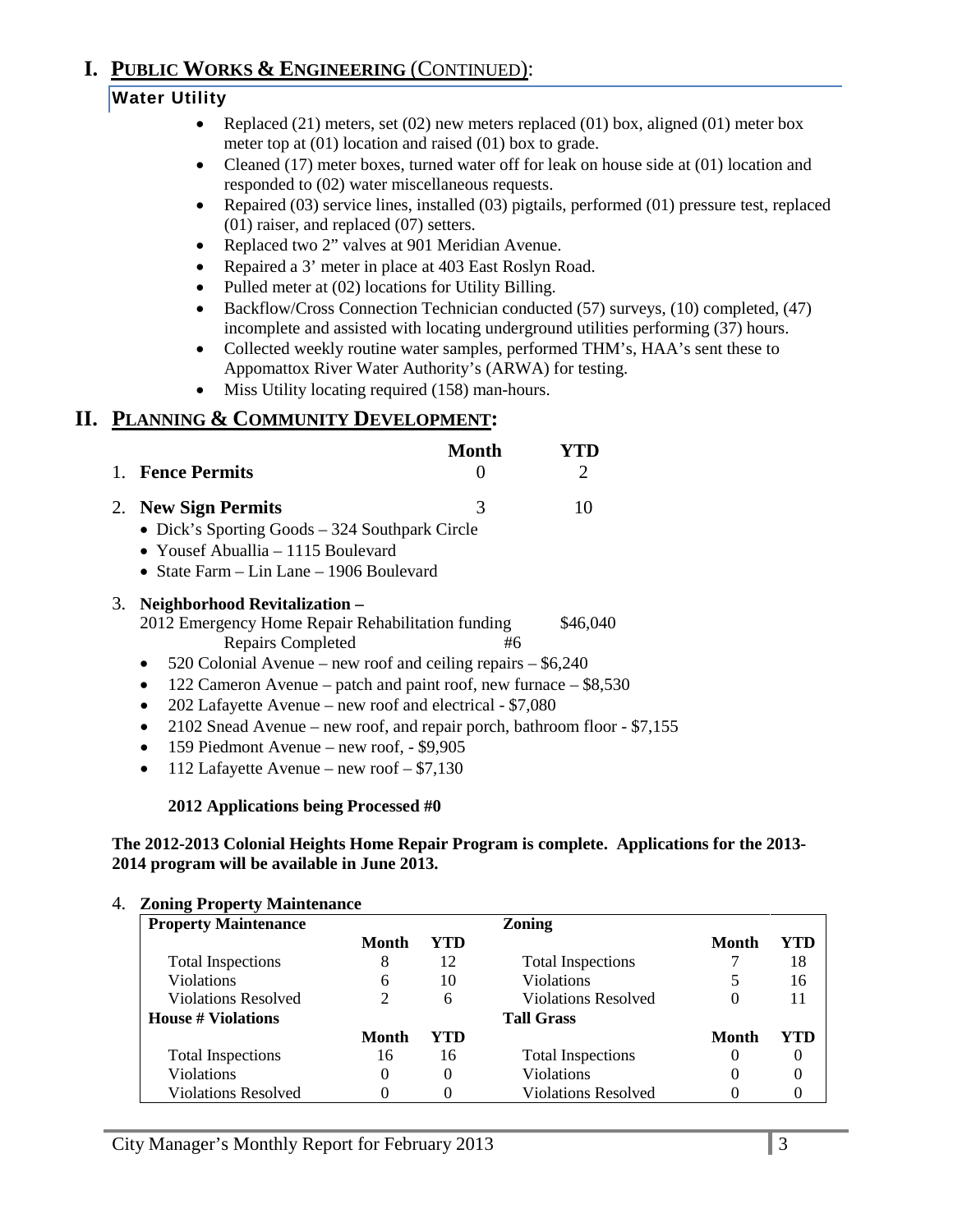# **II. PLANNING & COMMUNITY DEVELOPMENT** (CONTINUED):

| <b>Inoperable Motor Vehicles</b> |       |     | <b>Building Code</b>       |              |     |
|----------------------------------|-------|-----|----------------------------|--------------|-----|
|                                  | Month | YTD |                            | <b>Month</b> | YTD |
| <b>Total Inspections</b>         |       | 19  | <b>Total Inspections</b>   | 4            | 9   |
| <b>Violations</b>                | 4     | 14  | Violations                 |              | 9   |
| Violations Resolved              | 3     | 13  | <b>Violations Resolved</b> | $\theta$     |     |
| <b>Signs</b>                     |       |     | <b>Other</b>               |              |     |
|                                  | Month | YTD |                            | Month        | YTD |
| <b>Total Inspections</b>         | 14    | 23  | <b>Total Inspections</b>   |              | 14  |
| <b>Violations</b>                | 13    | 22  | <b>Violations</b>          | 4            | 8   |
| <b>Violations Resolved</b>       | 4     | 12  | <b>Violations Resolved</b> |              |     |

#### 5. **Building Inspections Rental Inspections**

| <b>DUNGHILE INSPECTIONS</b>       |           |             | Rental Hispections           |              |                |
|-----------------------------------|-----------|-------------|------------------------------|--------------|----------------|
|                                   | Month     | <u>YTD</u>  |                              | <b>Month</b> | YTD            |
| New Construction Inspections      | 160       | 298         |                              |              |                |
| Permits for new Residents         |           | $\Omega$    | <b>Total Units Inspected</b> | 25           | 35             |
| <b>Cost New Homes</b>             | \$0       | \$0         | Dwellings                    | 20           | 30             |
| Existing House & Maintenance      | $\theta$  |             | Duplex                       | 2            | $\overline{2}$ |
| <b>Additions</b>                  |           |             | Apartments                   | 3            | 3              |
| Demolitions                       |           |             | <b>First Inspection</b>      |              |                |
| Permits for Commercial            |           | 12          | Passed                       | 25           | 35             |
| <b>Cost for Commercial</b>        | \$107,700 | \$1,000,616 | Failed                       |              |                |
| <b>Plumbing Permits Issued</b>    | 10        | 17          | Second Inspection            |              |                |
| <b>Electrical Permits Issued</b>  | 11        | 22          | Passed                       |              |                |
| <b>Mechanical Permits Issued</b>  | 9         | 16          | Failed                       |              |                |
| Swimming Pool Permits Issued      |           |             | 4 Year Cert. Issued          | 22           | 32             |
| <b>Inoperative Vehicles Towed</b> |           |             |                              |              |                |
| Letters on Water Cutoff           |           | 6           | <b>Apartments Complexes</b>  | 3            | 3              |
| <b>Court Cases</b>                |           |             | No. of Units Cert.           | 80           | 80             |
|                                   |           |             |                              |              |                |

# **III. POLICE DEPARTMENT:**

- Our officers responded to 3,558 calls for service during the month of February, 2013. During the same month last year, we responded to 3,667 calls for service—a 3% decrease. We had one (1) reported robbery this month and none were reported in February of 2012— a 100% increase. There were two (2) reported aggravated assaults this February and one (1) reported during the month of February, 2012— a 100% increase. We had three (3) reported burglaries in February, 2013, compared with a response to five (5) burglaries during the month of February, 2012—a 40% decrease. There were 64 Part I, or serious, crimes reported to the Colonial Heights Police Department in February, 2013. Thirtynine (39) of those, or 61%, have been cleared. Specific percentages for the Part I crimes and arrests are available upon request.
- $\checkmark$  This past month, we saw a decrease of 14% in our overall arrests, going from 364 in February of 2012, to 313 in 2013. Arrests for larcenies and shoplifting both decreased for the fourth month in a row— 51% and 58%, respectively.
- $\checkmark$  I must report that we had a very productive month; however, one that comes with a heavy heart for our community. Unfortunately, we had to work a felonious assault/assault by mob that ended up as a homicide when the victim succumbed to his injuries and passed away as a result. Three adults and one juvenile were arrested in this crime.
- $\checkmark$  On another important community issue, I participated in a conference call with Delegates Garrett and Cox regarding the legislation involving "spice". I also spoke personally with Governor McDonnell and encouraged his signature on this piece of legislation that should benefit communities such as ours. This past month, I also had the opportunity to meet with two criminal justice classes at Virginia State University to discuss our internship program, as well as how they should be preparing for criminal justice positions in the future.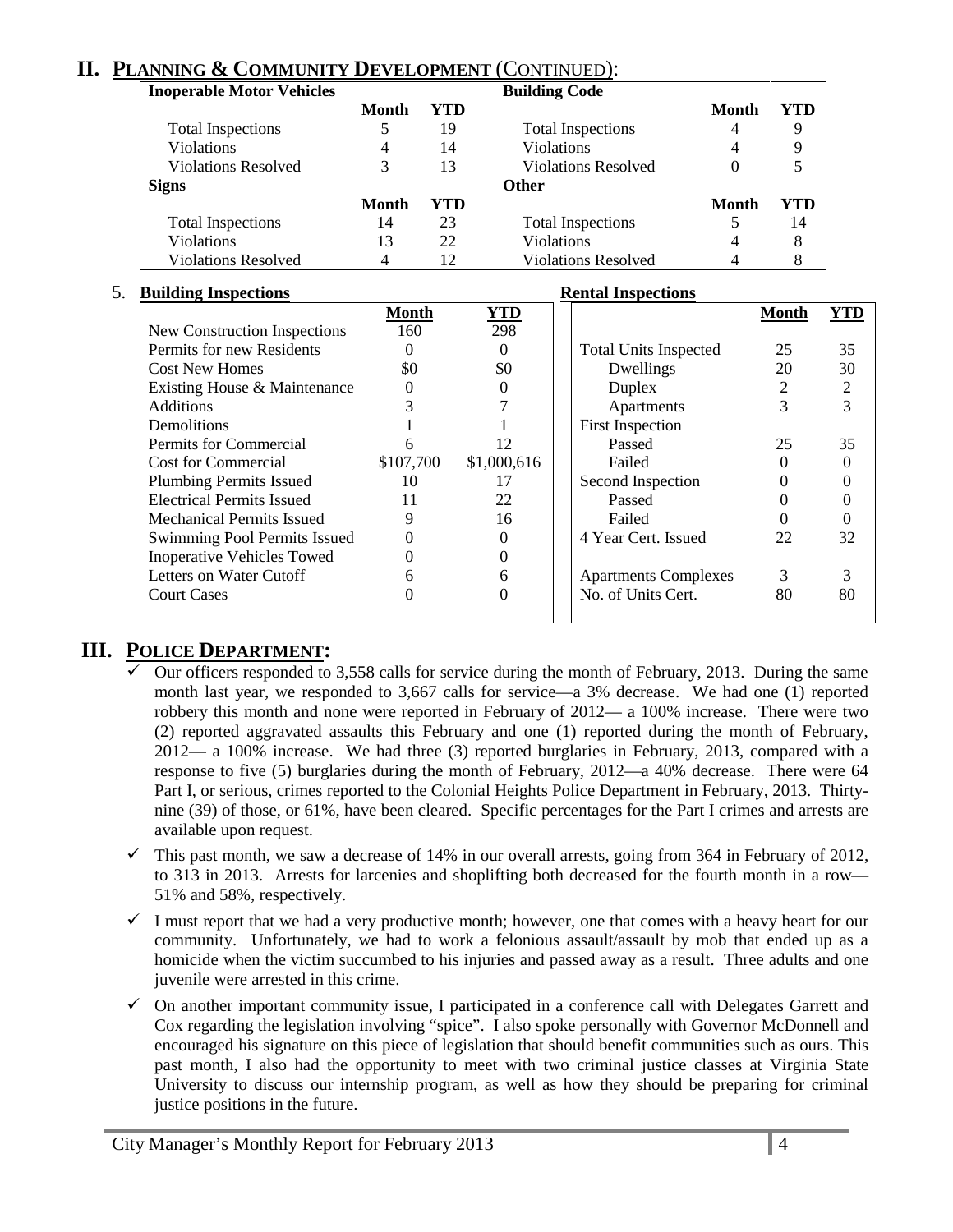# **III. POLICE DEPARTMENT** (CONTINUED)**:**

- $\checkmark$  We continue our efforts and discussions with Colonial Heights School Superintendent Dr. Joseph Cox and his staff regarding security measures that have already been set, or are being put in place. I have met with a variety of stakeholders in the community who have offered their services and/ or expertise to assist in making our schools safer in the future. The review of their emergency response plans has been completed and a March meeting has been scheduled with Dr. Cox's administrative staff.
- Our **Operations Bureau,** commanded by Capt. Keith Early, reports uniform patrol had a very good month. Uniform patrol has begun testing our encryption capabilities on their radios and is in the process of working out some "bugs". Encryption will allow the officers to communicate in a more private and secure manner. We have experienced the criminal element listening to our radio traffic in order to help prepare and commit their crimes within the City. Capt. Early had the occasion to attend a two-day training seminar on property room and evidence management at the northern lab in Manassas, Virginia.
- $\checkmark$  Our Special Operations Unit, supervised by Lt. William Anspach, reported another solid month in that they secured 15 felony warrants and 47 misdemeanor warrants from a variety of criminal and traffic offenses. There were 30 narcotics arrests and seven (7) involving alcohol violations. Most notable were the arrests of three subjects at the rear of Marshall's Department Store for solicitation of prostitution and one (1) arrest for a robbery to the Uppy's gas station on Temple Avenue. The suspected robber was arrested in the parking lot of Home Depot within five minutes of the crime due to the quick response of both Patrol and Special Operations. Regarding the prostitution case, our investigation revealed that the internet conversation originated in Virginia Beach with the long-haul truck driver. Their meeting place was to be in our City. Our officer's keen observation of the parking lot prevented any additional criminal charges. They had just met up with one another when they were approached by our personnel.
- $\checkmark$  It was another quiet month for our volunteer services. However, our Auxiliary Police and Sentinels still found the time to volunteer a total of 180 hours during the month. Duties included ride-alongs and training. As the weather changes, volunteer activities will increase as well.
- Our **Law Enforcement Services Bureau,** commanded by Capt. Wayne Newsome, reported his unit as being busy with a variety of duties. They included assisting the Hopewell Police Department with the accreditation process, preparations for the Special Olympics Torch Run and auditing all of our confiscated vehicles that have been impounded at the City garage. We have also identified 12 vehicles that will be made available for the upcoming City auction.
- $\checkmark$  Our **Investigations Division** had a tough month, with the aforementioned assault case turning into our first homicide for 2013. Their caseload included a death investigation, a missing person, attempted burglary, burglary, counterfeiting, several embezzlements and a rape investigation that was unfounded and discovered to be consensual. Sgt. Stephanie Early also processed 42 concealed weapon permits and one precious metal permit.
- $\checkmark$  Overall, we made 364 arrests for the month, including 76 felonies and 226 misdemeanors; worked 80 crashes; wrote 812 traffic citations; gave 938 verbal warnings; affected 14 DUI arrests and 45 drug arrests; and issued 25 parking citations.
- **Auxiliary Lt. J. Dean Miller** was selected as our *Employee of the Month* for January, 2013.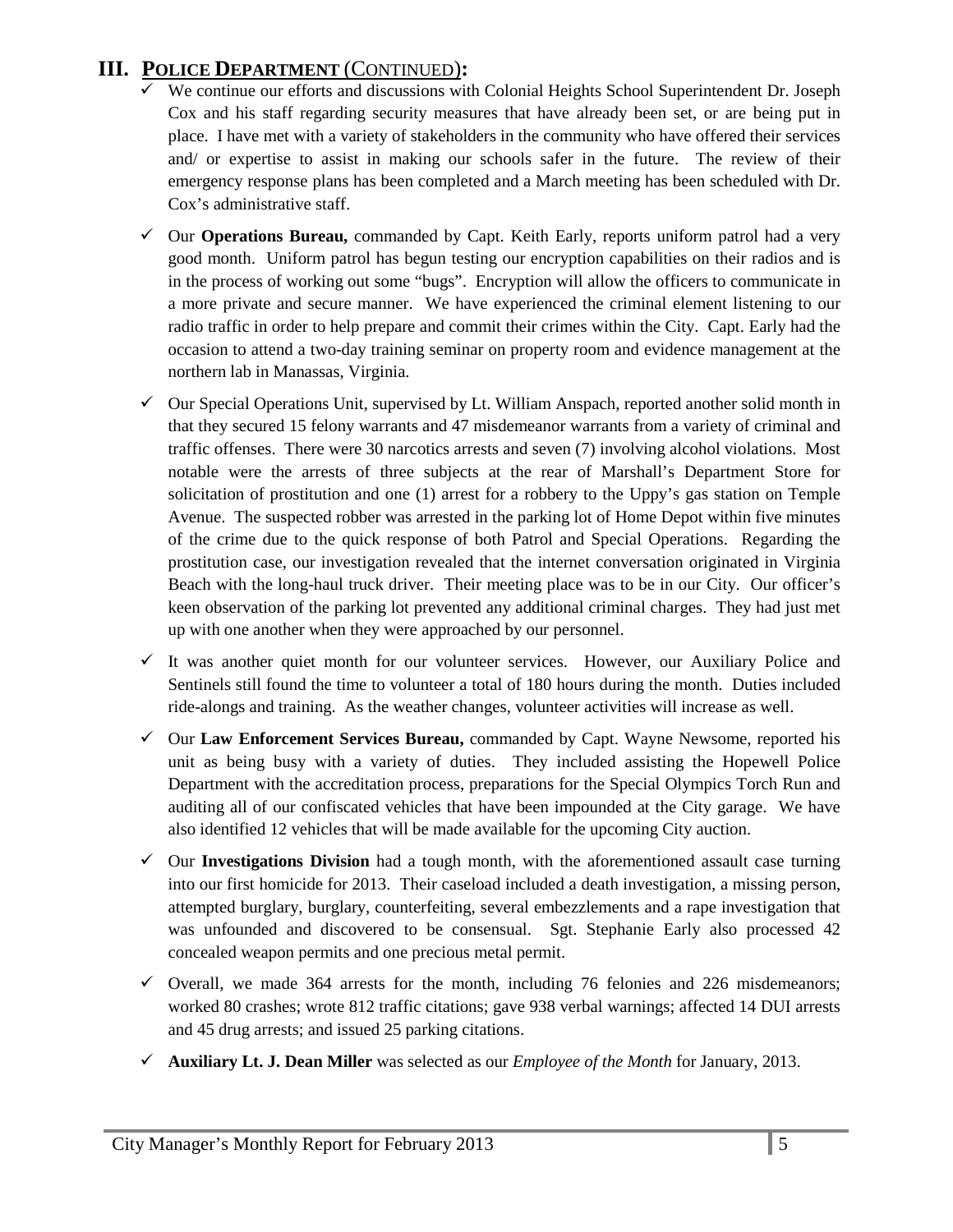# **III. POLICE DEPARTMENT** (CONTINUED)**:**

- $\checkmark$  Lt. Miller has been an invaluable resource for the past several years when assistance is needed to find volunteers for various events around the city. He is constantly coming to the department throughout the week to see what needs to be done. In addition, Lt. Miller has volunteered to assist with the *Project Lifesaver Program* every month, ensuring that batteries are changed out in the equipment of various clients. He has also assisted the Sheriff's Department numerous times with prisoner transports that require two officers due to the distance traveled. The department can always count on Dean to be there.
- $\checkmark$  Volunteers are an essential and integral part of an organization, and Auxiliary Lt. Dean Miller shows his loyalty to our department in everything he is called on to do. For his commitment and assistance, Lt. Miller has been awarded with a CHPD survival knife.

# **IV. FIRE & EMS DEPARTMENT:**



#### **Total Fire Type Incidents: 77 (Total Fire Loss \$945) Total Patients transported: 221 (Total EMS incidents 268)**

*Fire units arrived on scene in less than 9 minutes on 90.4% of emergency incidents. (average response time 5:09 minutes)* 

*EMS units arrived on scene in less than 9 minutes on 95.2% of emergency incidents. <sup>U</sup>(average response time 5:10 minutes)*

| <b>Fire Division (number of incidents):</b>  |  |                                  |  |                                     |                               |    |
|----------------------------------------------|--|----------------------------------|--|-------------------------------------|-------------------------------|----|
| <b>Fires</b>                                 |  | <b>Hazardous Situations</b>      |  |                                     | Service calls and false calls |    |
| <b>Building Fire</b>                         |  | <b>Electrical Problem</b>        |  |                                     | Good Intent Calls             | 23 |
| Cooking Fire                                 |  | Gas Leak                         |  |                                     | <b>Public Service</b>         | 22 |
| Vehicle Fire                                 |  | Power Line Down                  |  |                                     | Alarm Activation (no fire)    | 9  |
|                                              |  | <b>Other Hazardous Condition</b> |  |                                     | Child Seat Installation       | 10 |
|                                              |  | Bomb scare – no bomb             |  |                                     | Smoke detector installation   |    |
| M/A EMS First Responder to Chesterfield<br>8 |  |                                  |  | M/A received from Chesterfield Fire |                               |    |
| M/A to Chesterfield Fire                     |  |                                  |  |                                     |                               |    |
| M/A to Petersburg Fire                       |  |                                  |  |                                     |                               |    |

| <b>EMS Division (number of patients):</b> |                         |                            |   |                             |    |
|-------------------------------------------|-------------------------|----------------------------|---|-----------------------------|----|
| Abdominal Pain                            | 17                      | Diabetic Hypoglycemia      | 3 | OB/Pregnancy (non-delivery) |    |
| Allergic Reaction                         | 4                       | Epistaxis (non-traumatic)  |   | <b>Obvious Death</b>        |    |
| <b>Altered Mental Status</b>              | 9                       | <b>ETOH</b> abuse          |   | Pain                        | 13 |
| Asthma                                    |                         | Fever/Hyperthermia         |   | Poisoning/Drug Ingestion    |    |
| Back pain                                 | 5.                      | <b>GI</b> Bleed            |   | <b>Respiratory Distress</b> | 25 |
| Behavioral/Psychiatric                    | 6                       | General Malaise            | 4 | Seizure                     |    |
| Cardiac Arrest                            | 3                       | Headache                   | 3 | Stroke/CVA                  |    |
| Cardiac Rhythm Disturbance                | 6                       | Hypertension               |   | Syncope/Fainting            | 9  |
| <b>Chest Pain</b>                         | 23                      | Hypotension                |   | Traumatic Injury            | 43 |
| <b>CHF-Congestive Heart Failure</b>       | $\overline{\mathbf{4}}$ | Migraine                   |   | Unconscious                 |    |
| COPD (emphysema)                          |                         | Nausea/Vomiting            | 2 | Weakness                    | 13 |
| Diabetic Hyperglycemia                    |                         | No Apparent injury/illness | 9 | Other                       | 30 |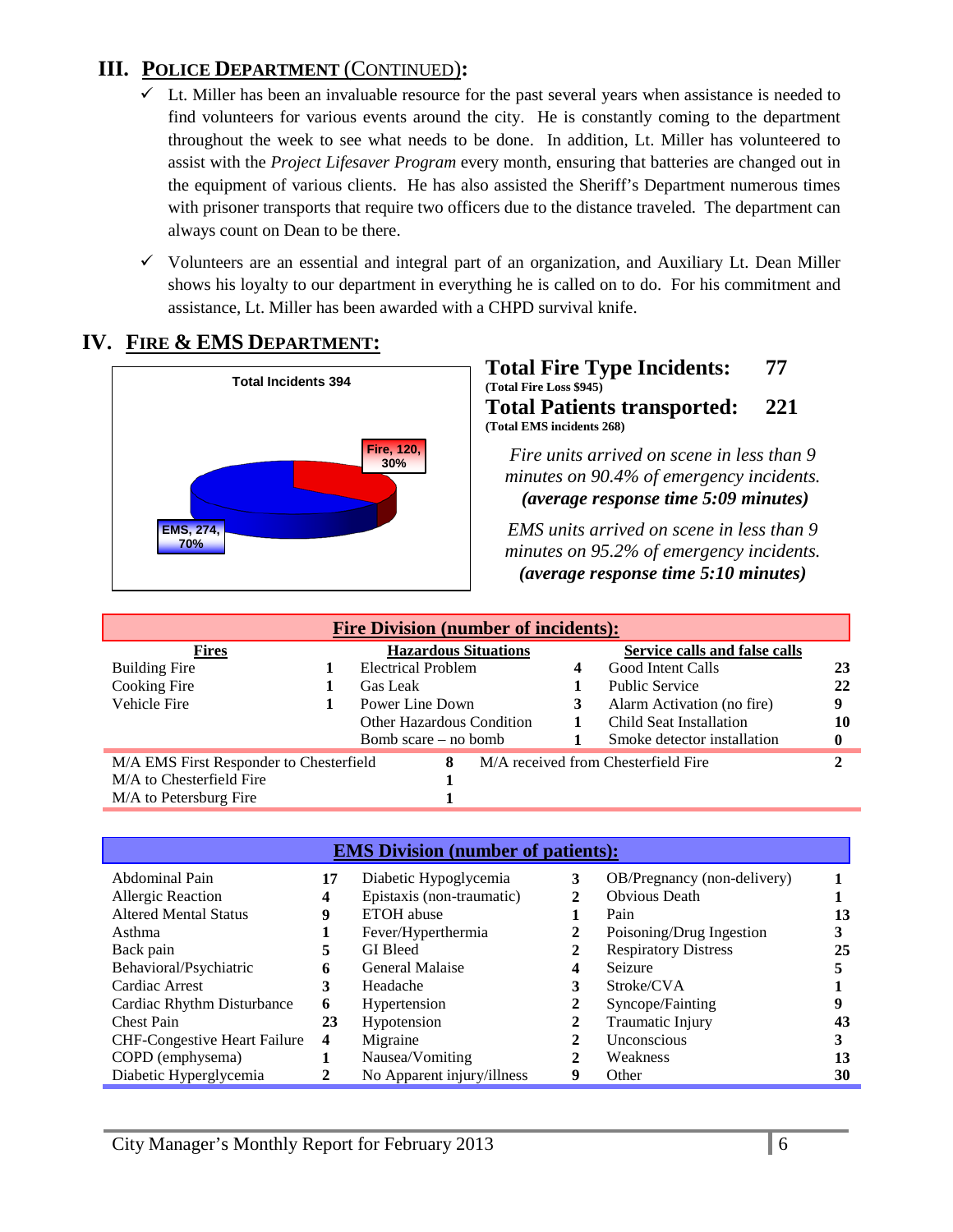# **IV. FIRE & EMS DEPARTMENT** (CONTINUED)**:**

| M/A to Petersburg EMS                  | M/A received from Fort Lee EMS      |        |  |
|----------------------------------------|-------------------------------------|--------|--|
| M/A to Dinwiddie EMS                   | M/A received from Petersburg EMS    |        |  |
|                                        | M/A received from Hopewell EMS      |        |  |
|                                        | <b>EMS Transports (by facility)</b> |        |  |
| Southside Regional Medical Center      | 150                                 | 67.87% |  |
| CJW Medical Center - Chippenham Campus | 21                                  | 9.50%  |  |
| John Randolph Medical Center           | 23                                  | 10.41% |  |
| <b>VCU Health Systems</b>              | 12                                  | 5.43%  |  |
| CJW Medical Center – Johnston Willis   | 6                                   | 2.71%  |  |
| <b>St. Francis Medical Center</b>      |                                     | 2.26%  |  |
| VAMC Richmond (McGuire)                |                                     | 0.90%  |  |
| Not known                              | $\overline{2}$                      | 0.90%  |  |
| Total:                                 | 221                                 | 100%   |  |

#### **V. FINANCE DEPARTMENT:**

**Finance -** Checks processed: 1,150

No alarm citations were processed during February.

**Purchasing** - **197** total purchase orders completed with 154 being processed by the purchasing and 43 departmental purchases being reviewed as compared to 227 being completed for the same period in 2012. In addition 127 check requests were prepared by departments which are not processed by Purchasing.

#### **Bids Issued/Opened during the month**:

- Invitation # 12-092502-1007 Telephone Service & Equipment, Data Lines and Call Accounting. Proposals have been reviewed and Interviews held, with contract negotiations continuing.
- Invitation  $\#$  13-011003-1010 Boulevard Modernization & Street Improvements, Seal bid Issued Nov  $14<sup>th</sup>$  with bid opening on Jan  $10<sup>th</sup>$ . Approval from State to proceed with low bid, document stage is in process**.**
- Invitation # 13-012502-1011 On Call Land Surveying & Mapping Services, Proposal Issued Jan  $14<sup>th</sup>$  with bid opening on Jan  $25<sup>th</sup>$ . Twelve proposal received and being analyzed by Engineering**.**
- Invitation  $\#$  13-012502-1012 Consultant to Complete Water & Sewer Rate Study 11 Proposals received on February  $20<sup>th</sup>$  and being analyzed by Finance.

#### **Other Purchasing Activity:**

- Purchased 9 iPads for the Library.
- Purchased drain and sewer line cleaning machine for Utilities.
- Purchased for the Fire Department, a realistic manikin for training for lifesaving skills.

#### **Risk Activity:**

- Police vehicle struck by vehicle that failed to yield right-of-way.
- Line of Duty, Auto, Property and other City coverage updates were completed.

#### **Utility Billing:**

Bi-monthly Utility Bills Sent – 3,597

Delinquent Notices Sent –754 or 21% with 129 cut off for nonpayment

No set off debt in February.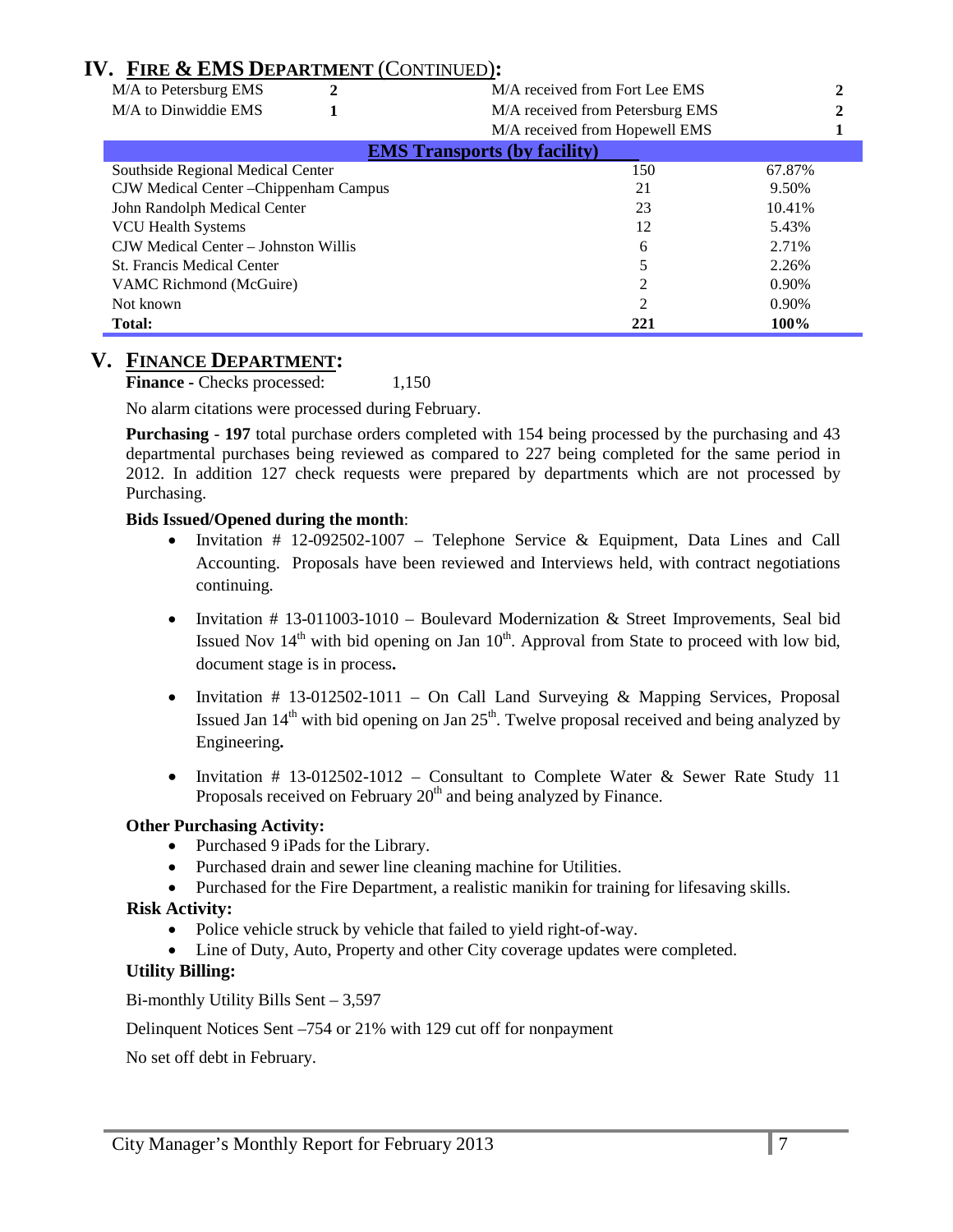# **VI. HUMAN RESOURCES DEPARTMENT:**

The following information is a summary of activities for the Human Resources Department during the month of February 2013:

#### **Advertisements**

| Department         | Position                                       |
|--------------------|------------------------------------------------|
| Finance            | Financial Specialist (Promotional Opportunity) |
| Recreation & Parks | Recreation Assistant I (Part-time)             |
| Recreation & Parks | Recreation Assistant II (Part-time)            |

#### **Applications & Testing**

Total applications received and recruitment information for the following position(s):

|                                    | <b>Total Applications</b> | Total Hits on Job        |
|------------------------------------|---------------------------|--------------------------|
| Position                           | Received                  | <b>Announcement Page</b> |
| Financial Specialist (Promotional) |                           |                          |

#### **Training**

 $\star$  New employees continue to complete required ICS and VML University training courses.

#### **Miscellaneous**

- $\star$  Administered a written test for the Telecommunicator recruitment process on February 4, 2013.
- $\star$  Participated in the panel interview phase of the Deputy Finance Director recruitment process on February 12, 2013.
- $\star$  Administered a written test for the EMS Firefighter recruitment process on February 24, 2013.
- $\star$  The following employee orientation and exit interview sessions were held in February 2013:

*Orientation Exit Interview* Carman Jones - Telecommunicator Kathy Sparks - Deputy Director of Finance

#### **Worker's Compensation**

 $\mathcal{R}$  The following workers' compensation reports were filed during the month of January 2013:

| Date           | Department | Description of Injury      |
|----------------|------------|----------------------------|
| $02 - 10 - 13$ | Police     | Laceration to top of head. |

### **VII. INFORMATION TECHNOLOGY DEPARTMENT:**

 $\hat{x}$  The City's website, [www.colonialheightsva.gov,](http://www.colonialheightsva.gov/) had 65,551 page views in the month of February.

| Top ten website modules accessed:<br>1. News Flash<br>2. Calendar<br>3. FAQS<br>4. Facilities Directory<br>5. Photo Gallery<br>6. Archive Center<br>7. Staff Directory<br>8. Document Center | Top ten pages visited after home page:<br>1. Library<br>2. Real Estate Records<br>3. Recreation & Parks<br>4. Animal Shelter<br>5. Recreation Programs<br>6. Police<br>7. Education & Schools |
|----------------------------------------------------------------------------------------------------------------------------------------------------------------------------------------------|-----------------------------------------------------------------------------------------------------------------------------------------------------------------------------------------------|
| 9. Bids/RFPs<br>10. Forms                                                                                                                                                                    | 8. eLibrary Reference<br>9. Human Resources<br>10. Fire & EMS                                                                                                                                 |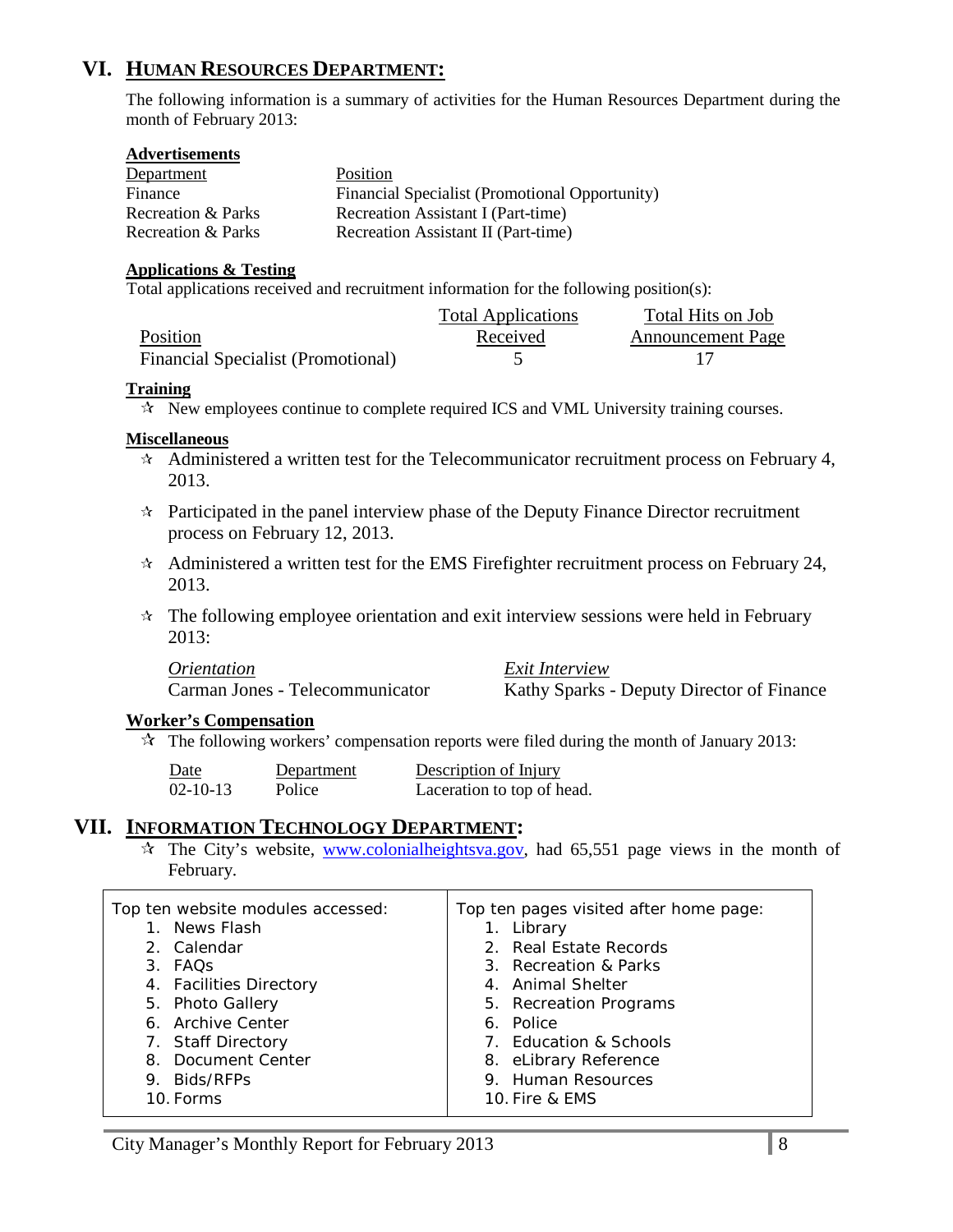# **VII. INFORMATION TECHNOLOGY DEPARTMENT** (CONTINUED)**:**

- $\star$  Citizens submitted and city staff processed 235 service requests and questions through the "Let Us Know" module during the month of February. The City of Colonial Heights' Facebook Page now has 2,594 fans and the City's Twitter account has 121 followers.
- $\star$  Proactive Information Management completed 90.44 hours of IT service and maintenance for City departments this month.
- $\star$  The IS Coordinator received notice from the Wireless Services Board that he was awarded the grant for \$150,000 to replace the "end of life" 911 switch in Communications He will be coordinating this work with the Communications Supervisor beginning in July.
- $\star$  The IS Coordinator will also be configuring and installing 27 new laptops received by the Police Department in February.

# **VIII. LIBRARY:**

- $\approx$  The library staff circulated 18,456 titles in February.
- $\approx$  The public computer center was used 1,722 times.
- $\approx$  261 children participated in Story Time program.
- $\hat{x}$  The library's meeting rooms were used 89 times.
- $\approx$  4,119 visited the Colonial Heights Virtual Library to retrieve 1,280 articles from their homes and offices.

# **IX. RECREATION & PARKS DEPARTMENT:**

#### **Recreation Division**

In the month of February, the Recreation Department released its Spring/Summer 2013 Activity Guide. Guides were sent home with all students in the City's 3 Elementary Schools and the Middle School. Hard copies are also available at City Hall, Library, Community Center and Shepherd Stadium. The guide can also be viewed online at the following link: [http://colonialheightsva.gov/DocumentCenter/View/1786.](http://colonialheightsva.gov/DocumentCenter/View/1786)

Alexander Bean, from Colonial Heights, won the District Elks Hoop Shoot competition in Norfolk and will compete in the Regionals in Maryland on March 16. If he wins there, he will advance to the National Championship.

Youth Basketball Playoffs begin the first week in March for most leagues and congratulations to the U15 Celtics on winning their league Championship in February. Staff accepted Youth Baseball and Softball registration in February and preparations continue for Spring and Summer programs.

### **Parks-Buildings & Grounds-Horticulture**

- Installed "No Trespassing" signs at Soccer Complex.
- Picked up furniture from Lowe's and delivered to Library.
- Replaced awning on Community Center.
- Installed new backstop nets in Shepherd Stadium.
- Repaired skateboard ramp at Skateboard Park.
- Cut and installed trim around new restroom doors on Fort Clifton Park.
- Repaired security lights on Fort Clifton restrooms.
- Replaced pump on roof of Courts Building.
- Laid out and painted soccer fields at Soccer Complex and Football Stadium for High School teams.
- Installed nets on batting cages at Shepherd Stadium, Civic field, and High School field.
- Cleaned pansies at War Memorial.
- Pressure washed Old Town Civic sign.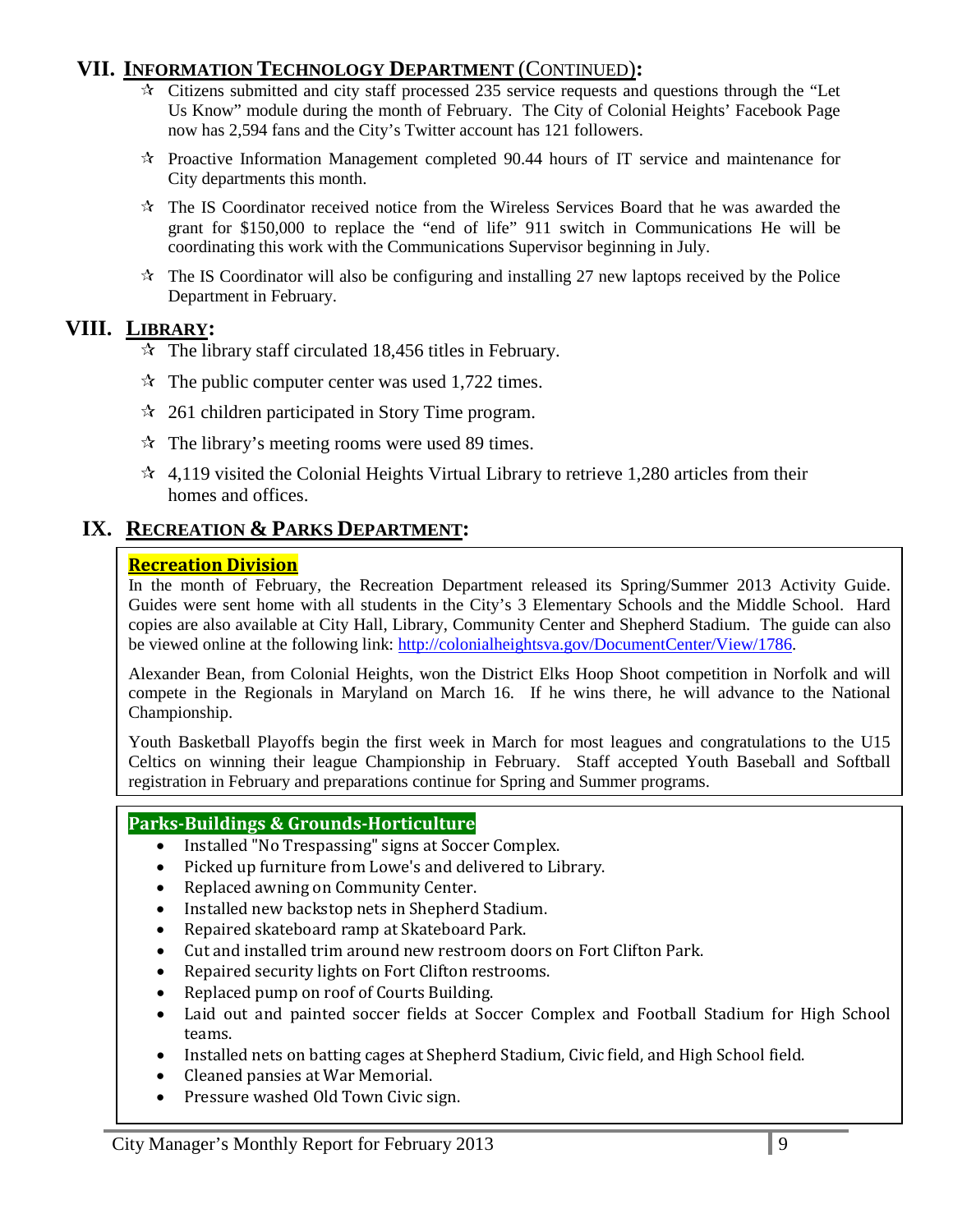# **IX. RECREATION & PARKS DEPARTMENT** (CONTINUED)**:**

# **Parks-Buildings & Grounds-Horticulture**

- Mulched around grasses and crepe myrtles at Old Town Civic sign.
- Cleaned up landscape beds and cut liriope at Public Safety building.
- Cleaned up and cut grasses at White Bank Park landscape island.
- Raked up pine needles at Fort Clifton.
- Spread pine needles on island at Temple & I95.
- Cut back vitex and butterfly bushes at Fort Clifton.
- Mulched landscape beds at Public Safety Building and Laurel Parkway.

# **Agency on Aging**

| 32<br>AARP<br>14<br>56<br>84<br><b>Bingo in Center</b><br><b>Bowling</b><br>260<br>260<br><b>Bridge Party</b><br>64<br>80 |                          |     |     |
|---------------------------------------------------------------------------------------------------------------------------|--------------------------|-----|-----|
|                                                                                                                           |                          |     |     |
|                                                                                                                           |                          |     |     |
|                                                                                                                           |                          |     |     |
|                                                                                                                           |                          |     |     |
|                                                                                                                           | <b>Bridge Tournament</b> | 128 | 132 |
| Crochet & Knitting<br>64<br>70                                                                                            |                          |     |     |
| Senior Club Meeting<br>58<br>119                                                                                          |                          |     |     |
| <b>Club Board Meeting</b><br>12<br>$\theta$                                                                               |                          |     |     |
| Movie<br>6<br>$\boldsymbol{0}$                                                                                            |                          |     |     |
| 102<br>76<br>Senior Citizen Dance                                                                                         |                          |     |     |
| Sing A-Long<br>48<br>42                                                                                                   |                          |     |     |
| Sing A-Long-CH Health Center<br>12<br>14                                                                                  |                          |     |     |
| <b>Table Games</b><br>6<br>7                                                                                              |                          |     |     |
| <b>Awareness/Education</b>                                                                                                |                          |     |     |
| <b>Chronic Wellness</b><br>42<br>35                                                                                       |                          |     |     |
| <b>TRIAD</b><br>35<br>0                                                                                                   |                          |     |     |
| <b>Classes</b>                                                                                                            |                          |     |     |
| <b>Craft Class</b><br>12<br>0                                                                                             |                          |     |     |
| Gary Jenkins Painting Workshop 5                                                                                          |                          |     |     |
| 100<br>days<br>0                                                                                                          |                          |     |     |
| 11<br>Gems By James<br>8                                                                                                  |                          |     |     |
| 15<br>Painting Class Kay Tirpak<br>$\boldsymbol{0}$                                                                       |                          |     |     |
| 45<br>Painters Group<br>48                                                                                                |                          |     |     |
| <b>Sewing Class</b><br>14<br>5                                                                                            |                          |     |     |
| Splash of Color<br>17<br>16                                                                                               |                          |     |     |
| Tap Class Beginners<br>$\boldsymbol{0}$<br>0                                                                              |                          |     |     |
| 63<br>Tap Class Intermediate<br>101                                                                                       |                          |     |     |
| 75<br>155<br>Tap Class Advance                                                                                            |                          |     |     |
| 36<br><b>Quilting Class</b><br>56                                                                                         |                          |     |     |
| Watercolor<br>18<br>22                                                                                                    |                          |     |     |
| 52<br><b>Watercolor Faye Henderson Class</b><br>0                                                                         |                          |     |     |
| <b>Fitness</b>                                                                                                            |                          |     |     |
| 121<br>Cardio Bump<br>120                                                                                                 |                          |     |     |
| <b>Strength Training Class</b><br>168<br>181                                                                              |                          |     |     |
| <b>Sit Down Exercises</b><br>301<br>272                                                                                   |                          |     |     |
| <b>Floor Exercises</b><br>35<br>72                                                                                        |                          |     |     |
| 85<br>116<br>Yoga                                                                                                         |                          |     |     |
| Zoomer Boomer<br>213<br>182                                                                                               |                          |     |     |
| Tai Chi<br>30<br>31                                                                                                       |                          |     |     |

# **Agency on Aging - Continued**

| <b>Trips</b>                       |           |       |
|------------------------------------|-----------|-------|
| Crater Valentine Luncheon @ Prince |           |       |
| George                             | 16        | 0     |
| <b>Healthy Expo Trip-Richmond</b>  | 9         | 0     |
| Museum Trip                        | 0         | 10    |
| Quilters Trip                      | 24        | 14    |
| Total                              | 2369      | 2362  |
|                                    |           |       |
|                                    |           |       |
| <b>Meals</b>                       |           |       |
| Home Del Meals                     | 18        | 1     |
| <b>Site Meals</b>                  | 126       | 129   |
| <b>Breakfast Meals</b>             | 0         | 0     |
| <b>Bags</b>                        | 0         | 0     |
| Total                              | 144       | 130   |
| <b>Transportation</b>              |           |       |
| <b>Total Passengers</b>            | 115       | 93    |
| <b>Total Trips</b>                 | 512       | 540   |
| <b>Total Miles</b>                 | 2756 2375 |       |
| Wheelchairs                        | 24        | 20    |
| <b>Volunteer Hours</b>             | 0         | 0     |
| Donations                          | \$338     | \$318 |

| Violet Bank Museum 2013 2012 |         |
|------------------------------|---------|
| Attendance                   | 133 117 |

• Inventory & Collection management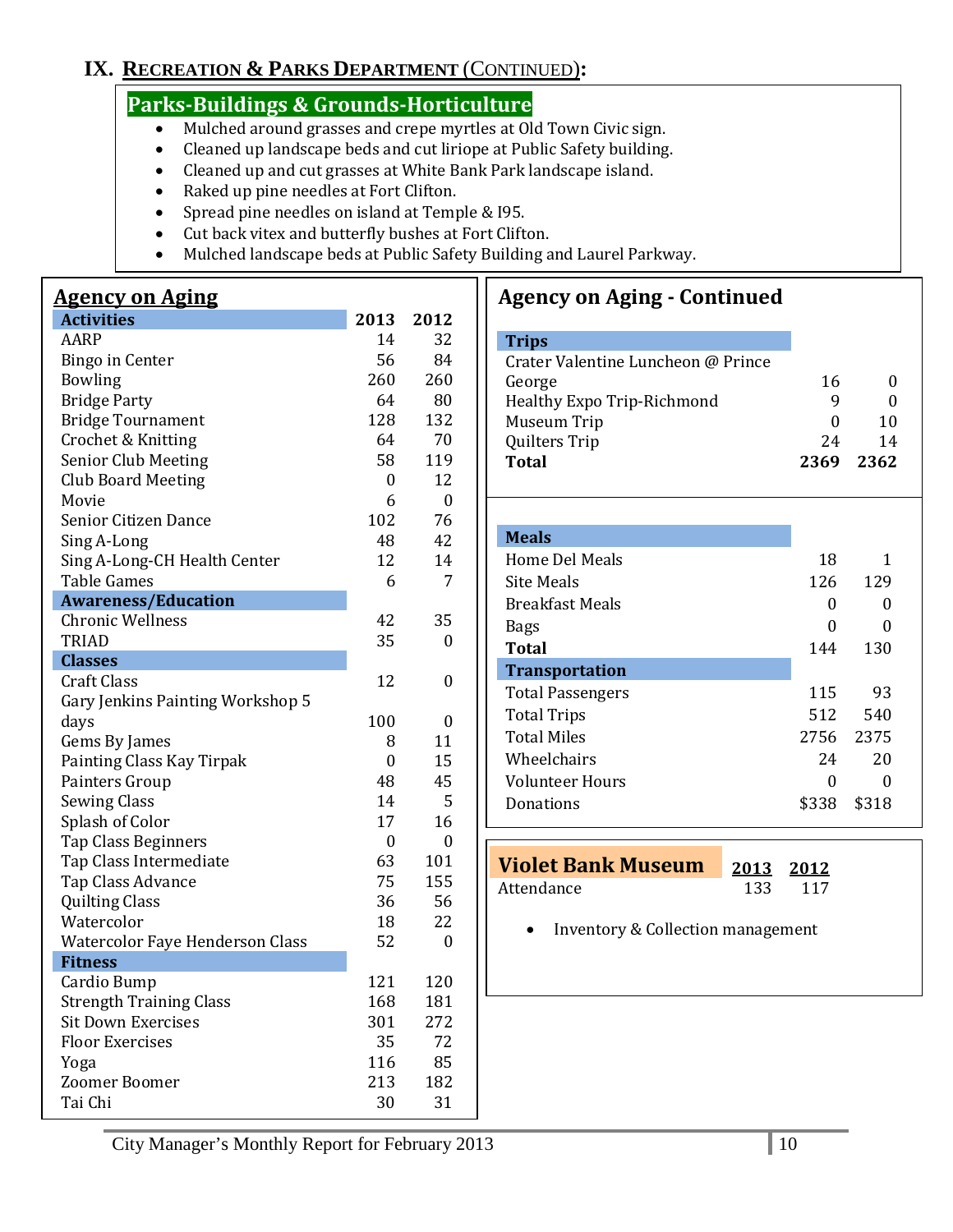# **X. OFFICE ON YOUTH & HUMAN SERVICES:**

# **YAC Activities**

- 22 YAC Members and Advisor attended January meeting
- 5 YAC Members donated 4 grocery bags of books and clothes to The James House for "Teens Helping Teens" project
- Mailed 106 Valentines to Veterans at McGuire VA Medical Center
- 10 YAC Members and Advisor played BINGO with residents at Dunlop House
- Several YAC Members worked on promotional video for Community Impact Day
- 4 YAC Officers and Advisor planned February Meeting, met with Amanda Denny, Teen Center, about planning trips and activities

### **Youth Service Commission**

• Held monthly meeting.

# **Kids' After School Program**

**Enrollment** in KAP is at capacity at each school. Tussing Elementary-21; Lakeview Elementary-20; North Elementary  $-21$  (3 on waiting list) and CHNS  $-15$ .

**Volunteers** for the month of February were at 60. Work study students – 8 and VSU Interns -5. **Student activities:** Skatenight (February 7), Movie day – February 15, 2013 and Holiday Bowling trip – February 15, 2012.

**Program Coordinator activities:** Virginia Mentoring training (16 hrs.) ; Appreciation Luncheon Matoaca High School Volunteers

### **Substance Abuse Prevention Activities**

• 18 teens received Virginia ABC, VASAP, Drive Smart Virginia, Geico Insurance, MADD, AAA, State Police information at driver's licensing ceremony.

### **Ongoing Monthly Meeting/Trainings**

- Operation Christmas Child
- VJCCCA Regional Meeting
- CADRE Coalition Meeting
- Family Assessment Planning Team
- Inter-Agency Prevention Team
- Juvenile and Domestic Violence Task Force Meeting
- Positive Parenting Coalition Meeting
- Colonial Heights School Board Meeting
- CAAN-DUU Monthly Meeting
- CERT Survivor Day Training
- United Way Lunch and Learn
- Infant Mortality Community Action Team
- Webinar Training: Break the Cycle (Teen Dating Violence), Trauma Informed Care
- SAFE Board meeting
- Community Policy and Management Team
- **Smart Beginnings**
- Juvenile Services Team meeting

# **Diversion Program Participation**

- o **Parenting**
	- o 0 families began "Parenting Your Teen"
- o **Community Service**
	- o 4 youth completed 32 hours of Community Service Learning.

### o **Shoplifting Diversion**

o 21 youth and a parent attended the Shoplifting Diversion Program